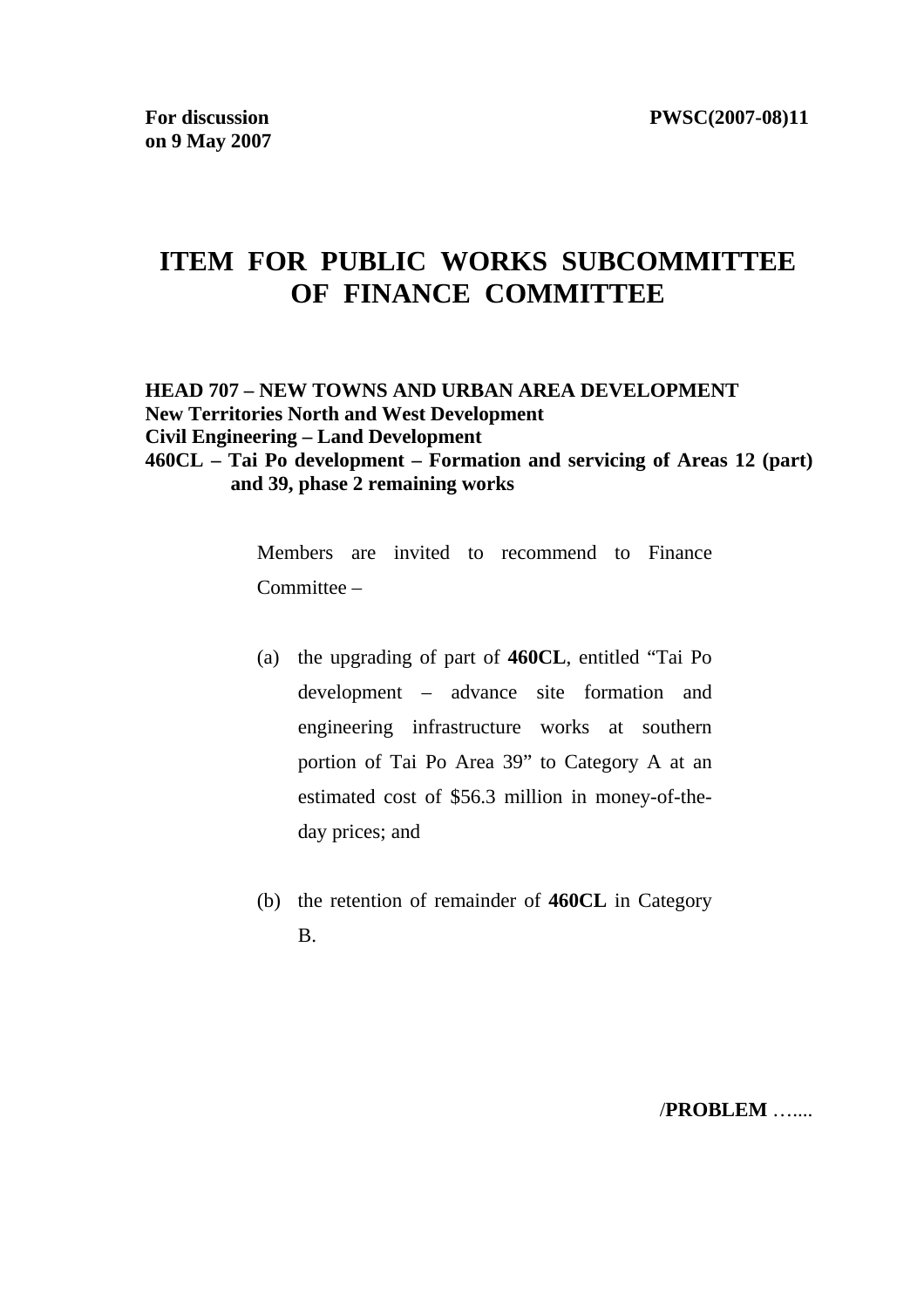#### **PROBLEM**

 The southern portion of Tai Po Area 39 has yet to be formed and serviced with engineering infrastructure to meet the programme of the proposed developments in the vicinity, including engineering infrastructure works under **713CL** 1 , **723CL 2 and 727CL** <sup>3</sup> , and the development of the Government, Institution or Community (GIC) site in Tai Po Area 39.

### **PROPOSAL**

2. The Director of Civil Engineering and Development, with the support of the Secretary for Housing, Planning and Lands proposes to upgrade part of **460CL** to Category A at an estimated cost of \$56.3 million in money-ofthe-day (MOD) prices for part of the site formation and engineering infrastructure works at Tai Po Area 39.

#### **PROJECT SCOPE AND NATURE**

3. The scope of works under **460CL** comprises mainly the formation of about 10.8 hectares of land at the southern part of Tai Po Area 39, and the construction of about 160 metres (m) of a one-lane each way carriageway as the last section of Yau King Lane, about 320m of drainage box culverts, public carparks, a public transport terminus and a refuse collection point.

 $/4$ . ......

<sup>1</sup> PWP Item **713CL** "Tai Po development – formation and servicing of Areas 12 (part) and 39, phase 2A" is in Category B for providing roads, emergency vehicular assesses and associated engineering infrastructure, improvement of river channel and landscape works at Cheung Shue Tan and Tai Po Mei. The construction works are scheduled to commence in January 2008 for completion in August 2010.

<sup>2</sup> PWP Item **723CL** "Engineering infrastructure works for Pak Shek Kok development – stage 2D" is in Category B for construction of the proposed Road L7 and L7 Bridge linking Cheung Shue Tan with Pak Shek Kok. The construction works are scheduled to commence in January 2008 for completion in May 2011.

<sup>3</sup> PWP Item **727CL** "Engineering infrastructure works for Pak Shek Kok development – stage 2B – extension of Yau King Lane" was upgraded to Category A in January 2007 for the proposed extension of the existing Yau King Lane at Cheung Shue Tan. The construction works are scheduled to commence in June 2007 for completion in November 2009.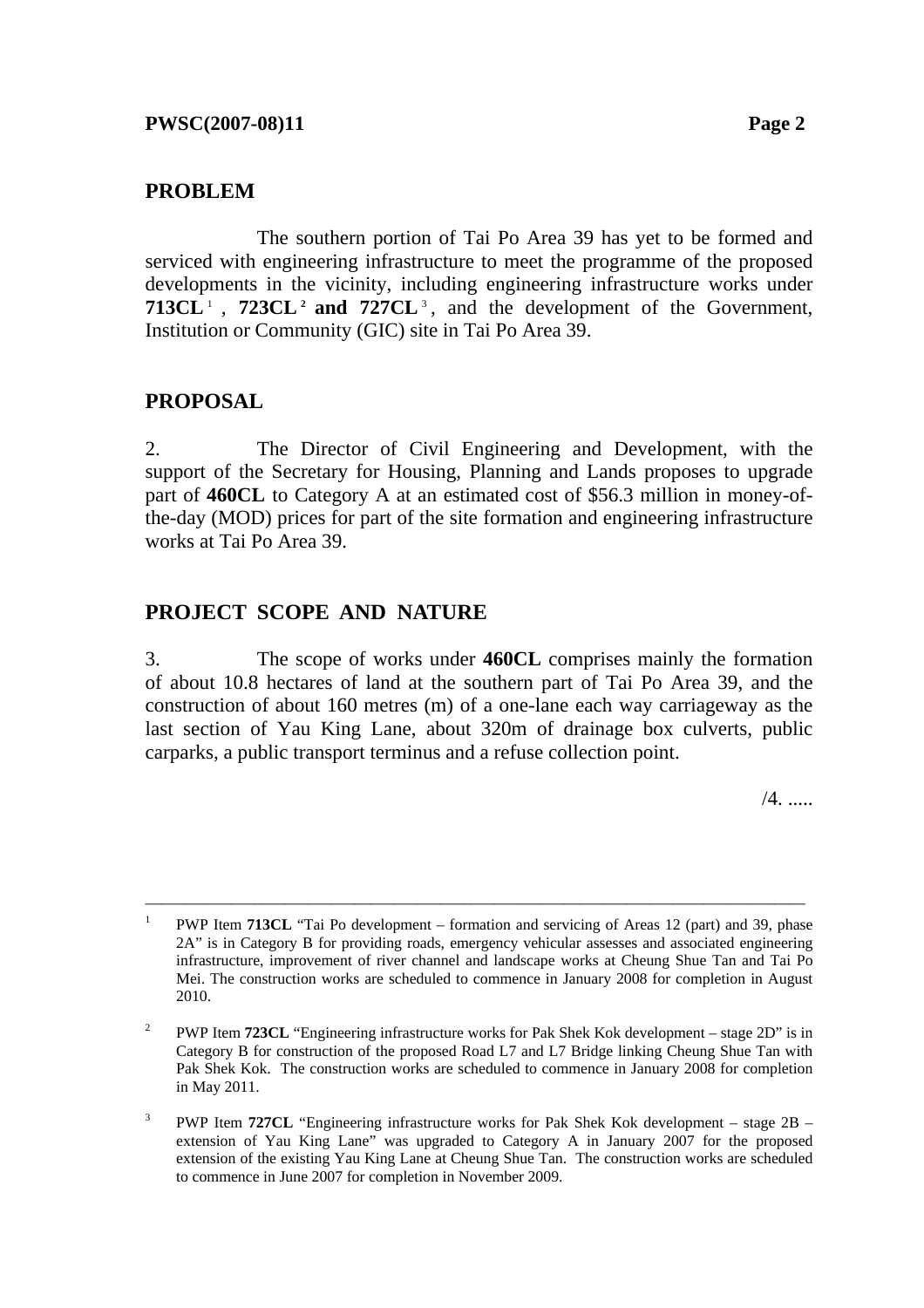4. The scope of the part of **460CL** which we propose to upgrade to Category A comprises–

- (a) formation of about 7.1 hectares of land at the southern part of Tai Po Area 39 for GIC use and Road L7;
- (b) construction of about 60 m of a single-cell drainage box culvert and 260 m of a multi-cell drainage box culvert connecting the existing Tai Po Mei Hang with the existing drainage box culvert at Pak Shek Kok;
- (c) construction of the associated drainage, slope and landscaping works; and
- (d) implementation of environmental mitigation measures and an Environmental Monitoring and Audit (EM&A) programme for the works mentioned in items (a) to (c) above.

The site plan and section diagram of the proposed works are at Enclosure 1.

5. We plan to commence the construction works in November 2007 for completion in January 2010.

# **JUSTIFICATION**

6. At present, the southern portion of Tai Po Area 39 is a low-lying area which is prone to flooding during rainstorm at high tide condition. The site is currently left vacant. There are several proposed projects in its vicinity, including the extension of Yau King Lane under **727CL**, construction of Road L7 for Pak Shek Kok development under **723CL** and construction of access roads and drainage channel at Cheung Shue Tan and Tai Po Mei under **713CL**.

/7. .....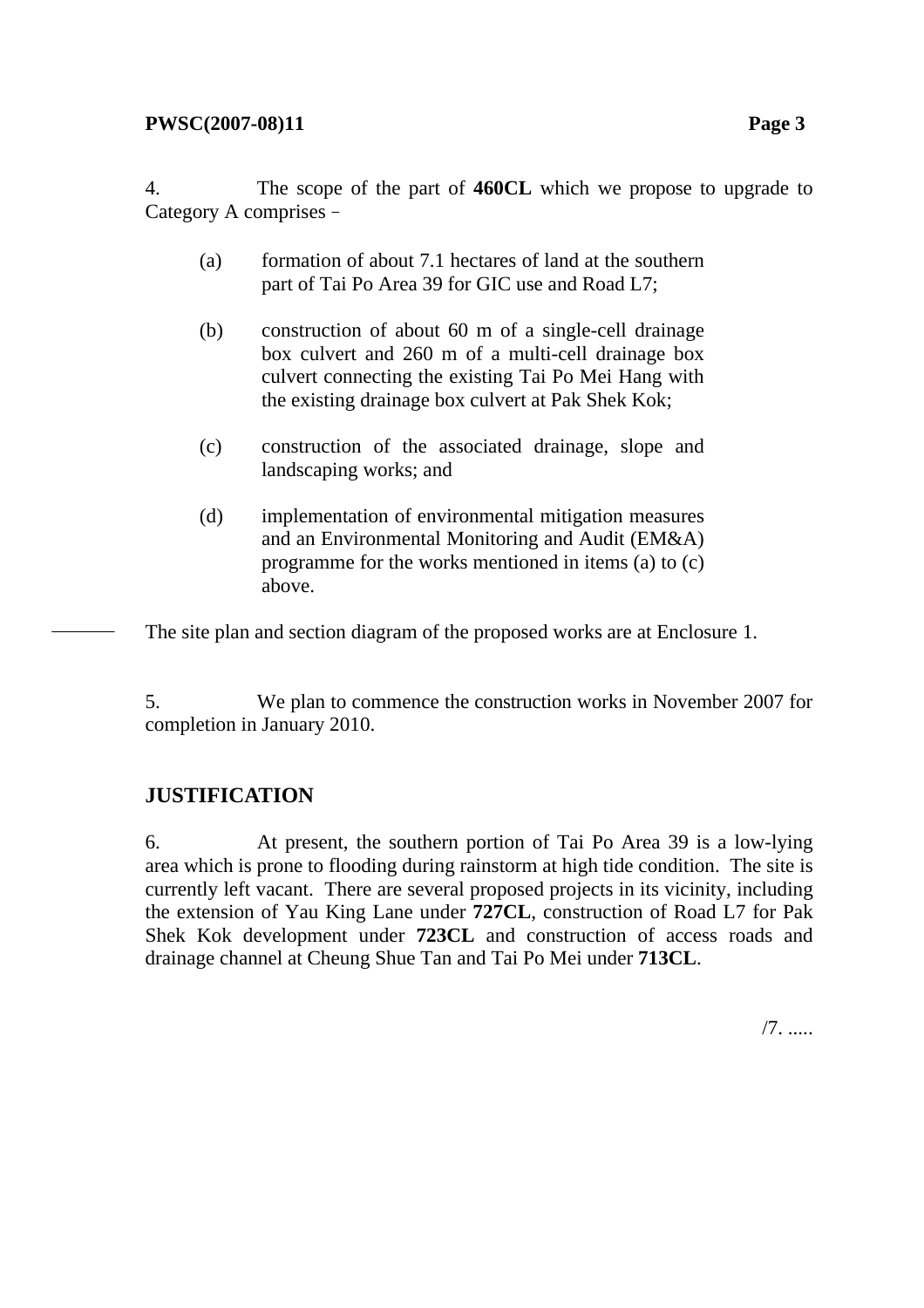7. The Chinese University of Hong Kong (CUHK) needs to expand its campus to accommodate additional students due to the implementation of the four-year undergraduate programme under the New Academic Structure for Senior Secondary and Higher Education (i.e. the "3+3+4" academic structure) from the 2012/13 academic year onwards. A part of CUHK's expansion plan is the construction of a Centralised General Research Laboratory Complex (CGRLC), which is scheduled to be completed in early 2012. CUHK has applied for land allocation at Tai Po Area 39 to construct the CGRLC.

8. To tie in with the construction programmes of the adjacent projects and CUHK's campus development, the site at the southern portion of Tai Po Area 39 must be formed in phases from mid-2008 onwards. Engineering infrastructure including box culverts and associated drainage will also be required to serve the formed site.

#### **FINANCIAL IMPLICATIONS**

9. We estimate the cost of the project to be \$56.3 million in MOD prices (see paragraph 10 below), made up as follows -

|     |                                                         | \$ million |
|-----|---------------------------------------------------------|------------|
| (a) | Site formation                                          | 15.7       |
| (b) | Box culverts                                            | 21.4       |
| (c) | Drainage works                                          | 5.3        |
| (d) | Landscaping works                                       | 1.0        |
| (e) | Environmental mitigation measures and<br>EM&A programme | 1.0        |
|     | mitigation measures at construction<br>(i)<br>stage     | 0.6        |
|     | EM&A programme<br>(ii)                                  | 0.4        |
| (f) | Consultants' fees                                       | 6.2        |
|     | construction stage<br>(i)                               | 0.6        |
|     | resident site staff costs<br>(ii)                       | 5.6        |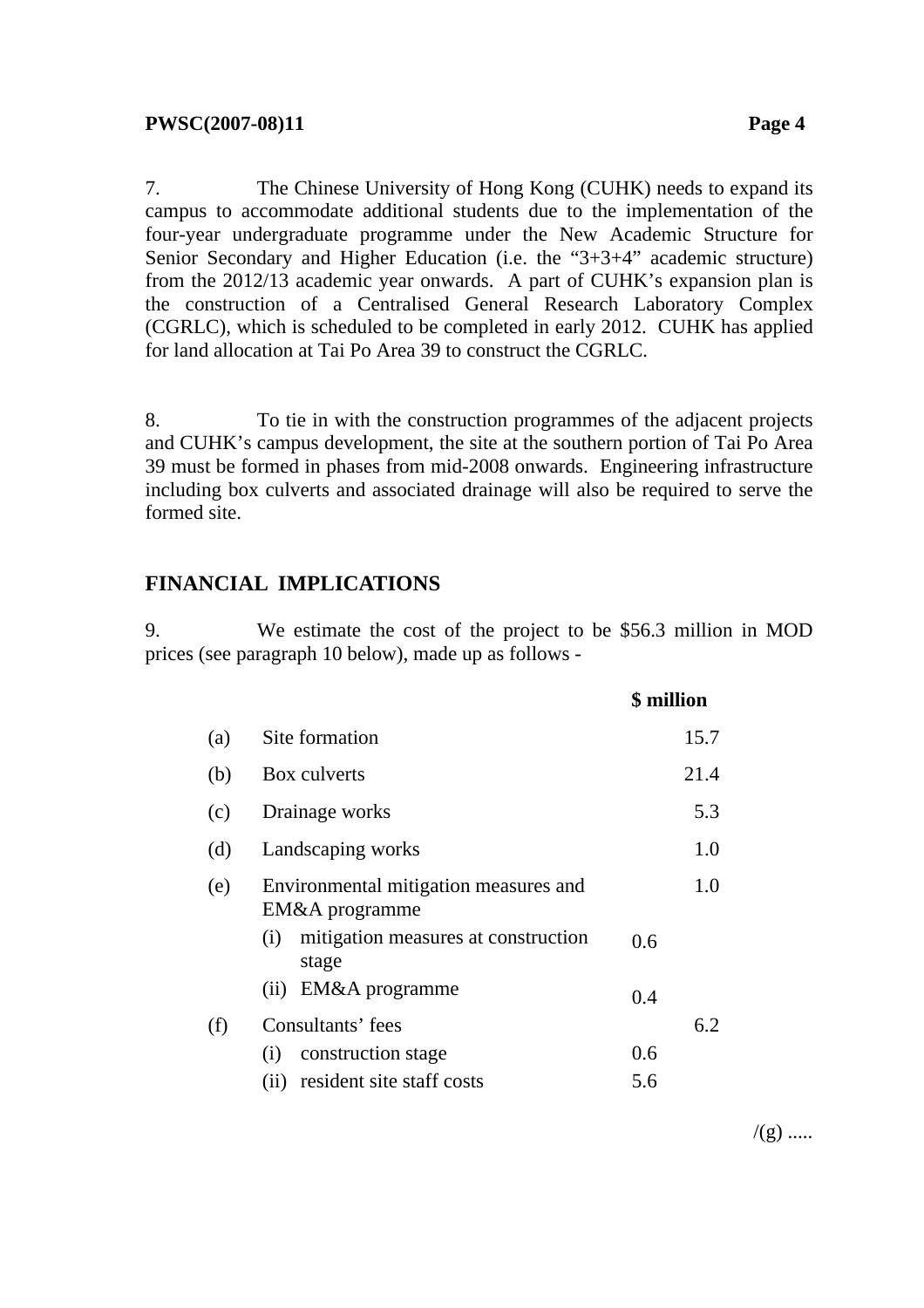#### **PWSC(2007-08)11** Page 5

| (g) | Contingencies                  |           | 5.1  |                               |
|-----|--------------------------------|-----------|------|-------------------------------|
|     |                                | Sub-total | 55.7 | (in September<br>2006 prices) |
| (h) | Provision for price adjustment |           | 0.6  |                               |
|     |                                | Total     | 56.3 | (in MOD<br>prices)            |

Due to insufficient in-house resources, we propose to engage consultants to supervise the proposed works. A breakdown by man-months of the estimate for consultants' fees is at Enclosure 2.

10. Subject to approval, we will phase the expenditure as follows–

| Year          | \$ million<br>(Sept 2006) | <b>Price</b><br>adjustment<br>factor | \$ million<br>(MOD) |
|---------------|---------------------------|--------------------------------------|---------------------|
| $2007 - 2008$ | 6.8                       | 0.99900                              | 6.8                 |
| $2008 - 2009$ | 29.3                      | 1.00649                              | 29.5                |
| $2009 - 2010$ | 15.2                      | 1.01656                              | 15.5                |
| $2010 - 2011$ | 4.4                       | 1.02672                              | 4.5                 |
|               | 55.7                      |                                      | 56.3                |
|               |                           |                                      |                     |

11. We have derived the MOD estimates on the basis of the Government's latest forecast of trend rate of change in the prices for public sector building and construction output from 2007 to 2011. We will invite tenders for the proposed works under a lump-sum contract because we can clearly define the scope of the majority of the works in advance. The contract will provide for price adjustments as the contract period will exceed 21 months.

12. We estimate the annual recurrent expenditure arising from this project to be about \$184,000.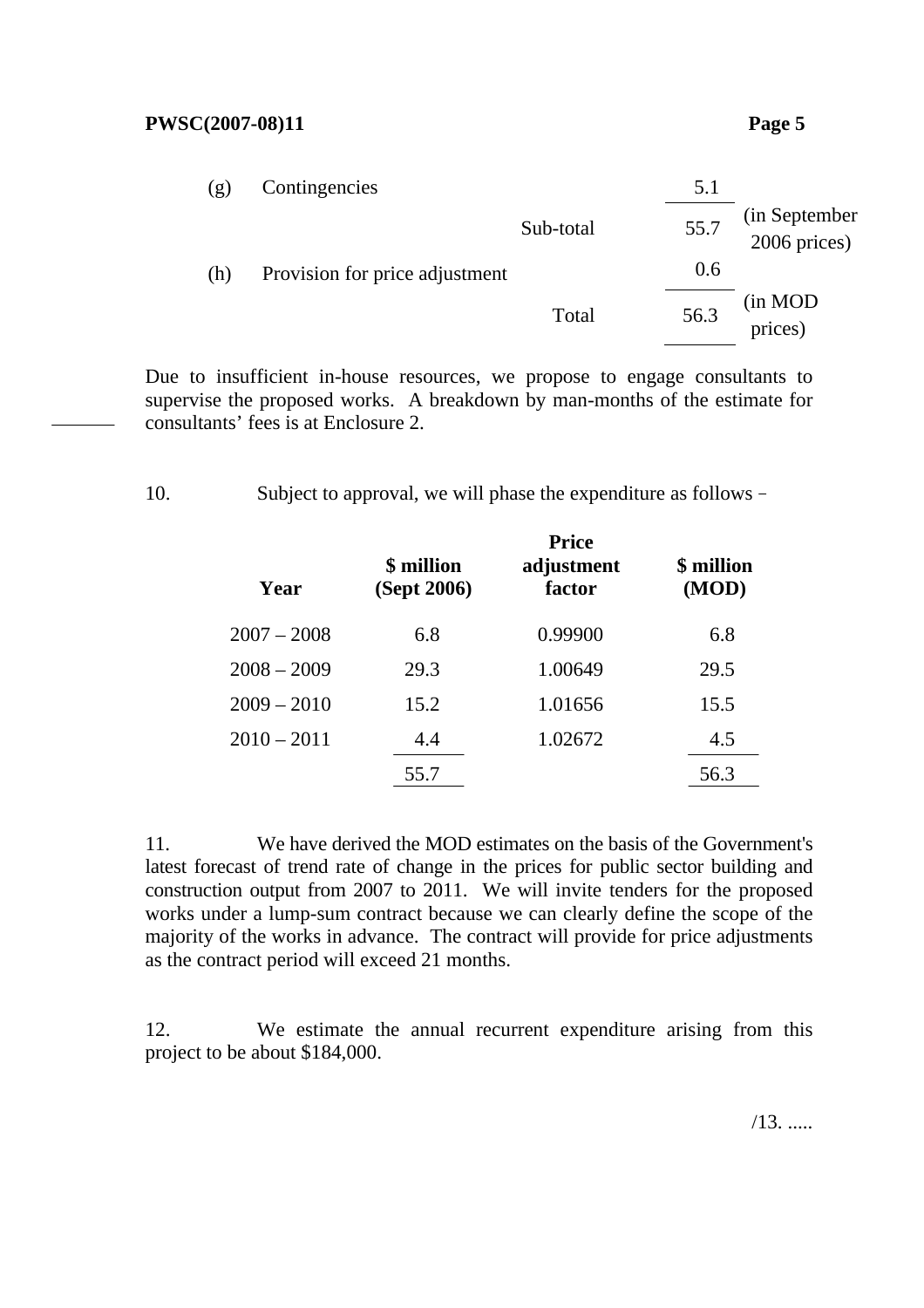# **PUBLIC CONSULTATION**

13. We consulted the Environmental Improvement and Works Subcommittee of Tai Po District Council (TPDC) on 12 July 2002 on the parent item "Tai Po Development – Formation and Servicing of Areas 12 (Part) and 39, Phase 2", which included **713CL** and **460CL**. Members of the sub-committee supported the implementation of the project.

14. We consulted the Village Representatives of Cheung Shue Tan Village and Tai Po Mei Village, the TPDC member of the constituency concerned and a representative of the Tai Po Rural Committee on 22 March 2007 on **460CL.** They supported the project and urged for its early implementation. We circulated a consultation paper to the TPRC and the Environment, Housing and Works Committee of TPDC on 23 March 2007, and did not receive any adverse comments on the proposed works.

15. We circulated an information paper to the LegCo Panel on Planning, Lands and Works on 24 April 2007. We have not received any adverse comments on the proposed works.

#### **ENVIRONMENTAL IMPLICATIONS**

16. The proposed works under **460CL** is not a designated project under the Environmental Impact Assessment (EIA) Ordinance and an environmental permit is not required for the construction and operation of the proposed works.

17. In June 1996, we completed an EIA report on "Tai Po Development - Formation and Servicing of Areas 12 (part) and 39" which includes the proposed works of **460CL**. On 12 August 1996, the Advisory Council on the Environment (ACE) endorsed the findings and recommendations of the EIA report. In February 1999, we completed a supplementary environmental study (SES) for the construction of the proposed works of **460CL**. On 7 April 1999, the ACE endorsed the findings and recommendations of the SES report. In February 2007, we completed a review of the SES based on the latest scope of **460CL**. The review confirms that the findings and recommendations of SES are still valid.

/18. .....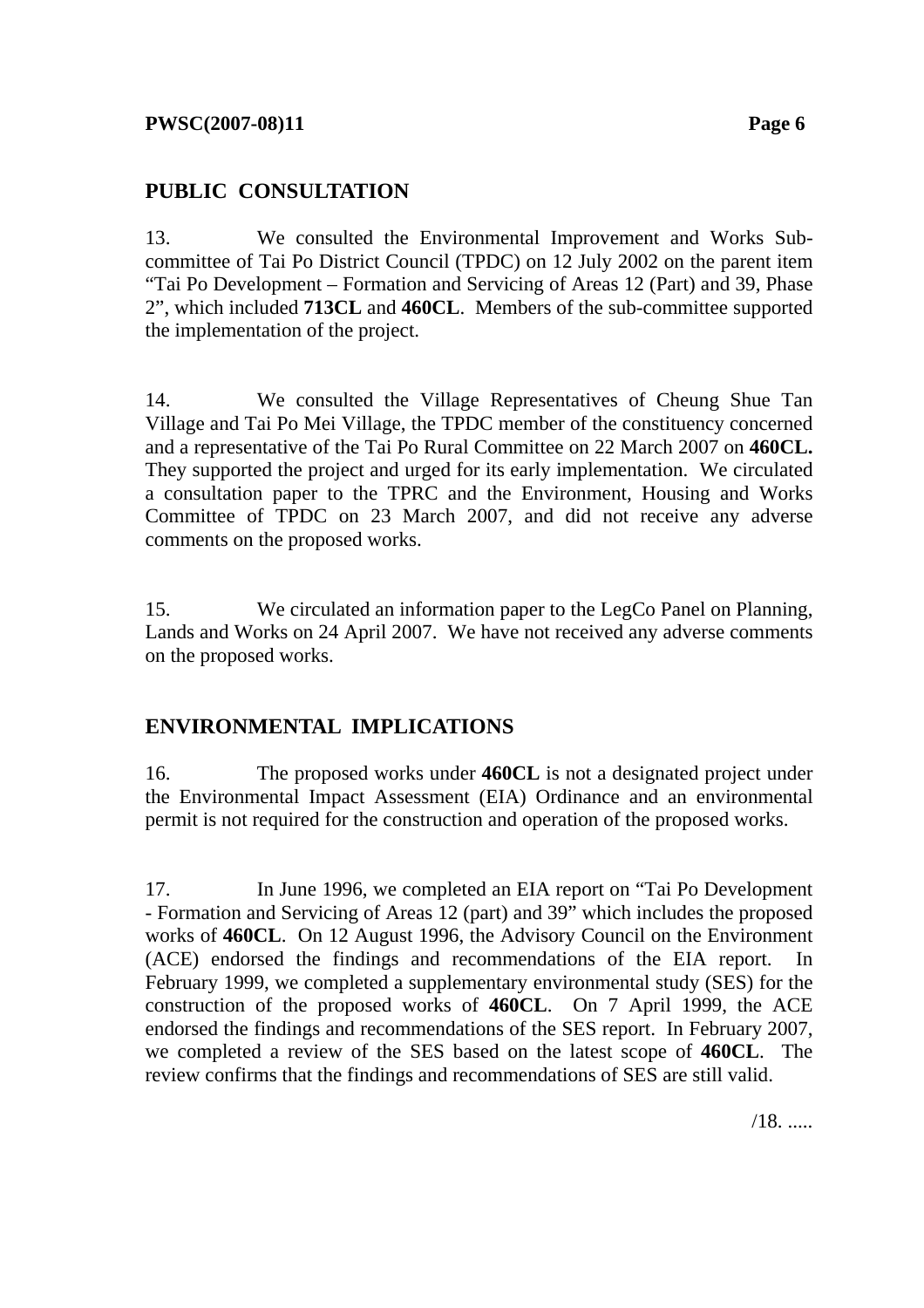18. We will incorporate into the works contract mitigation measures recommended in the EIA report to control pollution arising from construction works to within established standards and guidelines. These measures include frequent watering of the site and provision of wheel-washing facilities to reduce emission of fugitive dust, and other procedures as recommended in Environmental Protection Department's Recommended Pollution Control Clauses. Furthermore, we will implement the EM&A programme recommended in the SES report. We have included \$600,000 in the project estimate for implementing the environmental mitigation measures.

19. We have considered the design level of the box culverts in the planning and design stages to reduce the generation of construction and demolition (C&D) materials where possible. In addition, we will require the contractor to reuse inert C&D materials (e.g. excavated materials) on site as far as possible, in order to minimise the disposal of C&D materials to public fill reception facilities<sup>4</sup>. We will encourage the contractor to maximise the use of recycled or recyclable C&D materials, as well as the use of non-timber formwork to further minimise the generation of construction waste.

20. We will also require the contractor to submit a waste management plan (WMP) for approval. The WMP will include appropriate mitigation measures to avoid, reduce, reuse and recycle C&D materials. We will ensure that the day-to-day operations on site comply with the approved WMP. We will control the disposal of C&D waste to landfills through a trip ticket system. We will require the contractor to separate public fill from C&D waste for disposal at appropriate facilities. We will record the disposal, reuse and recycling of C&D materials for monitoring purposes.

/21. .....

<sup>4</sup> Public fill reception facilities are specified in Schedule 4 of the Waste Disposal (Charges for Disposal of Construction Waste) Regulation. Disposal of public fill in public fill reception facilities requires a licence issued by the Director of Civil Engineering and Development.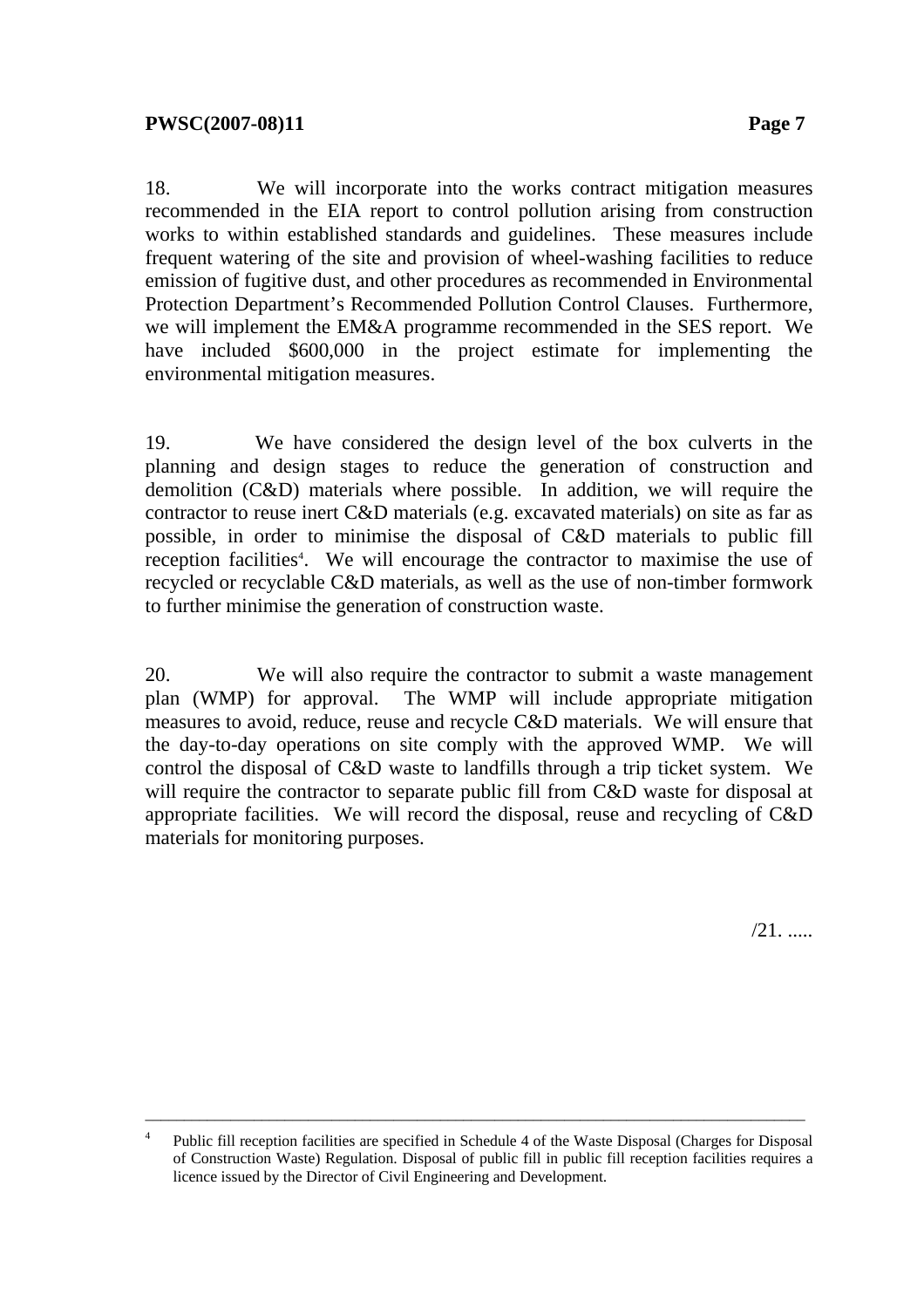21. We estimate that the project will generate about 59 500 tonnes of C&D materials. Of these, about 53 100 tonnes (89%) will be reused on site. The remaining 6 400 tonnes (11%) are C&D waste and they will be disposed of at landfills. The total cost for accommodating C&D waste at landfill sites is estimated to be \$800,000 for this project (based on a unit cost of \$125/tonne<sup>5</sup> for disposal at landfills). We estimate that the project will require about 430 200 tonnes of fill materials for the site formation works. Apart from the C&D materials reused on site, we will use about 377 100 tonnes of public fill stockpiled in Pak Shek Kok area.

# **LAND ACQUISITION**

22. The project does not require any resumption of private land. We will clear about  $74\ 000 \text{ m}^2$  of government land for the proposed works. We will charge the clearance cost, estimated to be about \$1.2 million, to **Head 701 – Land Acquisition**.

#### **BACKGROUND INFORMATION**

23. In December 1997, the Finance Committee approved the upgrading of part of **460CL** to Category A as **491CL** "Tai Po development – formation and servicing of areas 12 (part) and 39, phase 1" to provide formed land, roads and drains in the area. The construction works commenced in January 1998 for completion in January 2003.

/24. .....

<sup>&</sup>lt;sup>5</sup> This estimate has taken into account the cost for developing, operating and restoring the landfills after they are filled and the aftercare required. It does not include the land opportunity cost for existing landfill sites (which is estimated at  $\frac{\sqrt{90}}{m^3}$ ), nor the cost to provide new landfills (which is likely to be more expensive) when the existing ones are filled.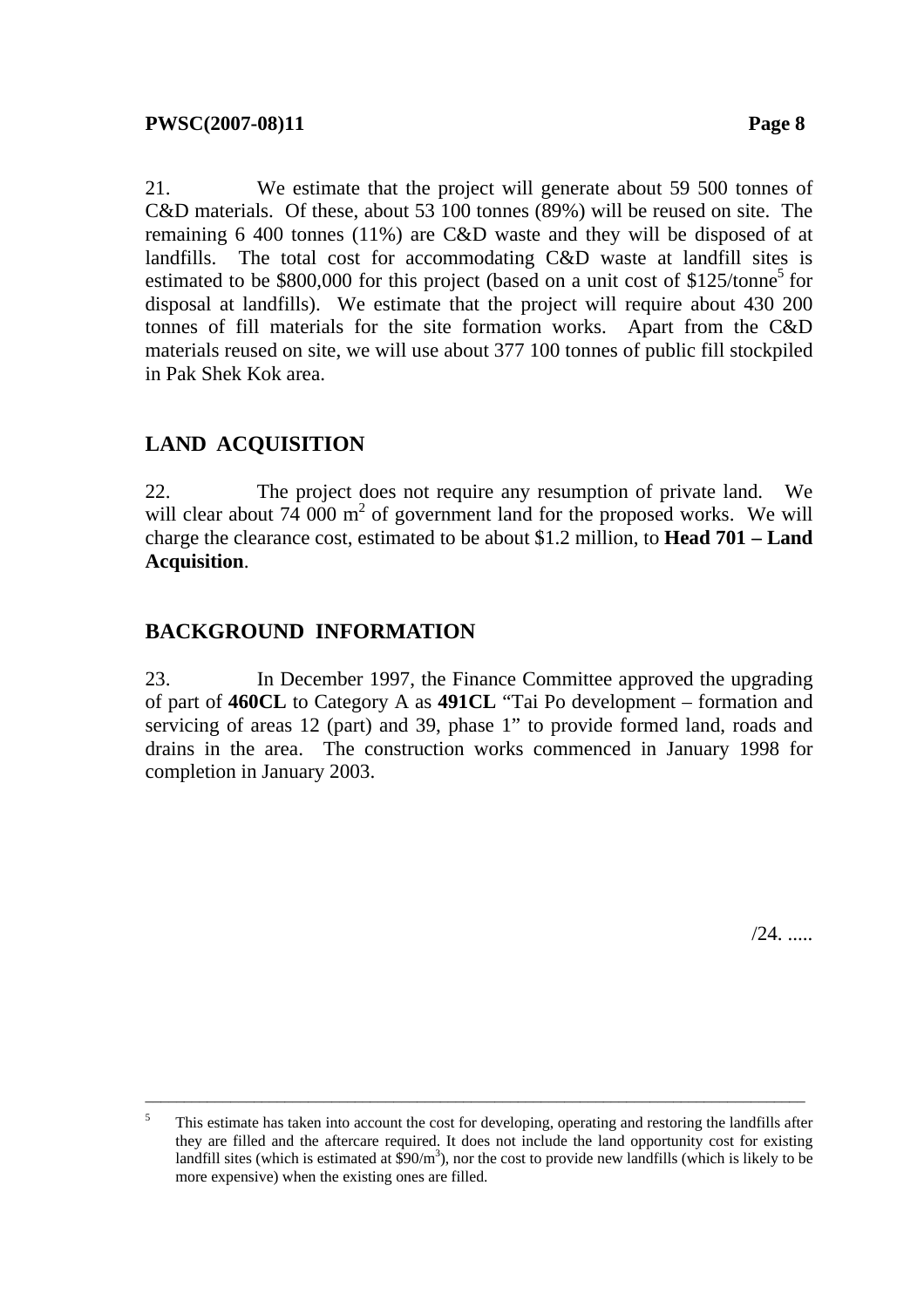24. We split the phase 2 works into two projects, i.e. phase 2A (**713CL**) and phase 2 remaining works (**460CL**) in 2004 to suit the required development programme. We upgraded the remainder of **460CL** to Category B in September 2006.

25. Of the 597 trees within the project boundary, 61 trees will be preserved. The proposed site formation works will involve the removal of 536 trees including 534 trees to be felled and two trees to be replanted within the project site. All trees to be removed are not important trees<sup>6</sup>. We will incorporate planting proposals as part of the project, including estimated quantities of 120 trees, 2700 shrubs, and 2300  $m^2$  of grassed area. We will use hydroseeding to protect formed slopes as appropriate.

 $/26.$ .....

- (a) trees of 100 years old or above;
- (b) trees of cultural, historical or memorable significance e.g. Fung Shui tree, tree as landmark of monastery or heritage monument, and trees in memory of an important person or event;
- (c) trees of precious or rare species;
- (d) trees of outstanding form (taking account of overall tree sizes, shape and any special features) e.g. trees with curtain like aerial roots, trees growing in unusual habitat; or
- (e) trees with trunk diameter equal or exceeding 1.0 metre (measured at 1.3 metre above ground level), or with height/canopy spread equal or exceeding 25 m.

<sup>6</sup> "Important trees" refer to trees in the Register of Old and Valuable Trees, or any other trees that meet one or more of the following criteria:-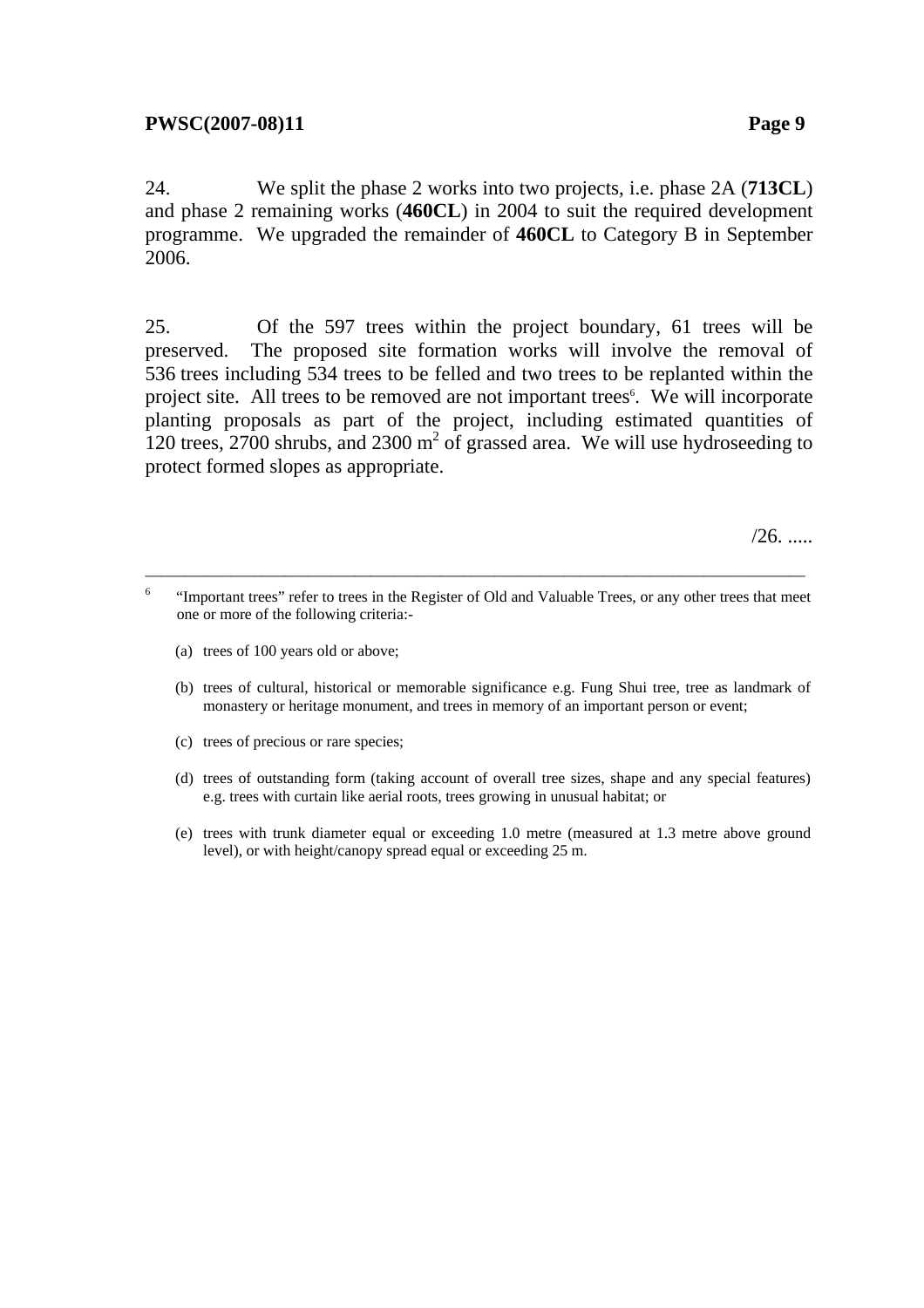26. We estimate that the proposed works will create about 52 jobs (41 for labourers and another 11 for professional/technical staff) providing a total employment of 1 000 man-months.

--------------------------------

Housing, Planning and Lands Bureau April 2007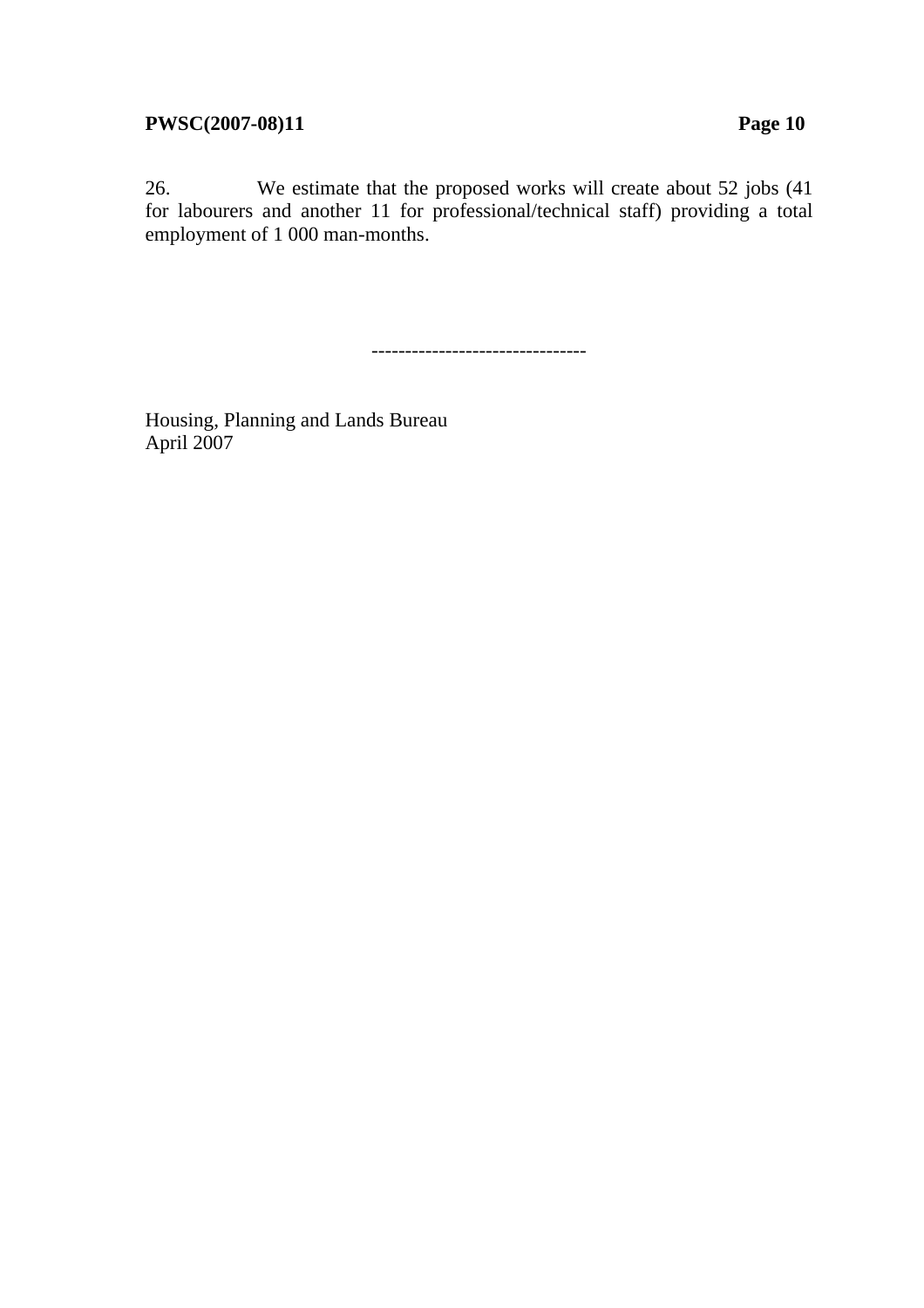

port.

u